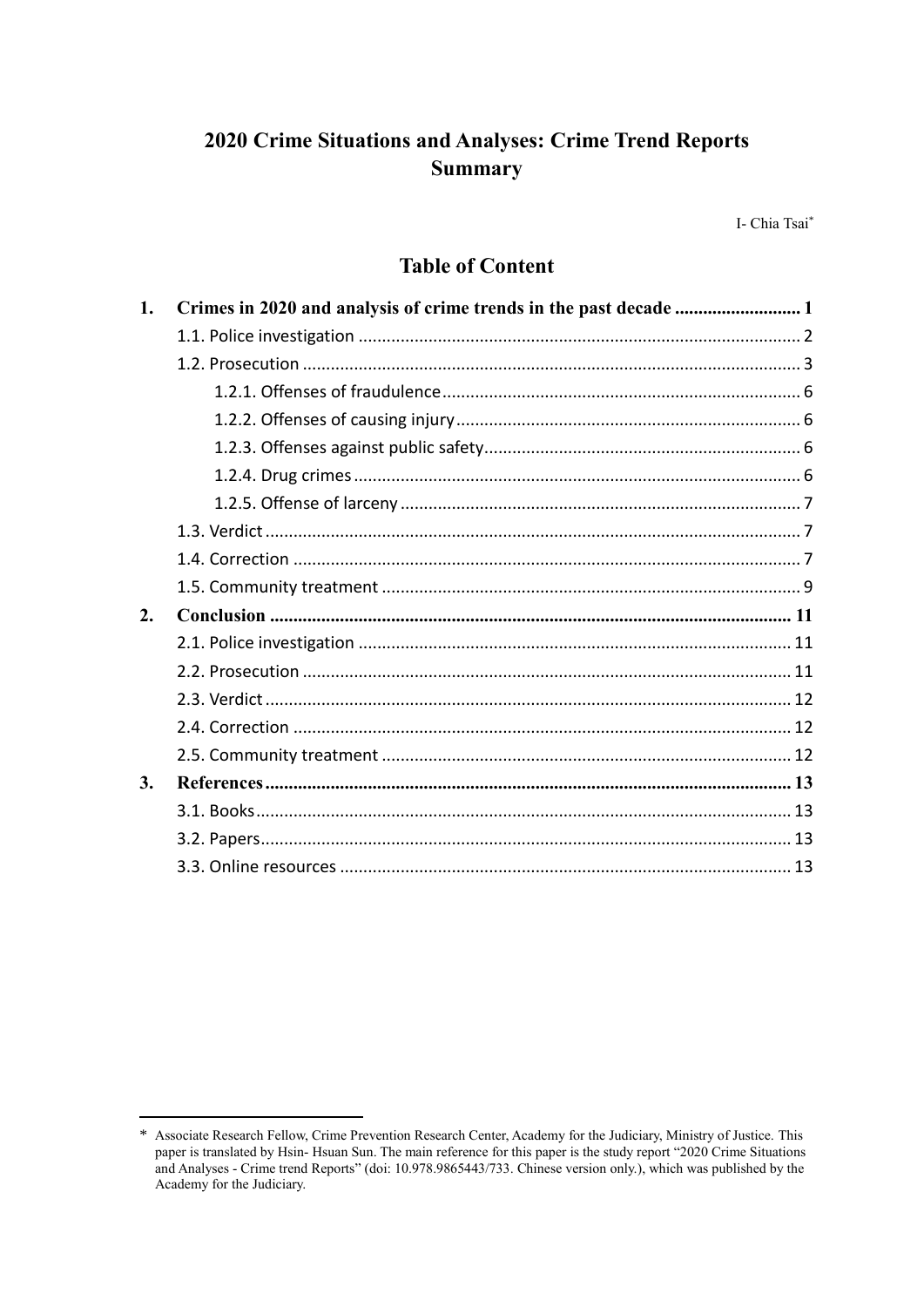Taiwan's government agencies, including the National Police Agency, Ministry of Justice and Judicial Yuan, release performance statistics annually to review implementation and effectiveness. Using these statistics as secondary data for crime studies and analysis is a critical research methodology as well as the reason for the Academy for the Judiciary's publishing of the book series Crime Situations and Analyses since 1973 (National Police Agency, n.d. Department of Statistics, Ministry of Interior, n.d. Ministry of Justice, n.d. Judicial Yuan, n.d. Crime Prevention Research Center, Academy for the Judiciary, Ministry of Justice, n.d.) These statistics show the results and trends of each agency's processing of crimes. While it is ill-advised to deduce the overall domestic crime trends based solely on these data due to the complexity of the causes and characteristics of crimes, from a criminal policy perspective, they could serve as reference strategies for crime processing nationally and be extended to further research in multidisciplinary studies.

Based on the book 2020 Crime Situations and Analyses (hereinafter referred to as the Book) edited by the Academy of the Judiciary under the Judicial Yuan and complemented by statistics compiled by aforementioned government agencies, this paper introduces each stage of crime processing, the most indicative forms of crimes in 2020 based on their quantity, and analysis on the trends and developments of these crimes in the decade between 2011 and 2020.

#### <span id="page-1-0"></span>**1. Crimes in 2020 and analysis of crime trends in the past decade**

In terms of crime prevention and criminal policy, their relevant regimes, enforcement and social trends have changed considerably over recent years. Three noticeable changes have been: 1) more proactive measures of detecting and preventing offenses against public safety and fraud related offenses when police agencies engage in criminal prevention; 2) variations in investigation outcomes of criminal related conduct, and practical operation of the new confiscation regime during the stage of investigations led by prosecutors; 3) issues on planning and implementation of the correctional system aligning with the purpose of the reintegration and rehabilitation of inmates back into society when correctional facilities execute correction orders.

More recently Taiwan has taken analysis of the above-mentioned stages into consideration in order to address issues related to certain crimes (such as gender, drug, elderly and cyber crimes). Through differentiating offenders based on age, at least two eye-catching concerns in juvenile delinquency were found, including changes in approaches of juvenile delinquency and increasing numbers of juvenile middlemen involved in fraud schemes over recent years. In 2018 several high-profile homicide and criminal dismemberment cases also captured public interest and further raised a public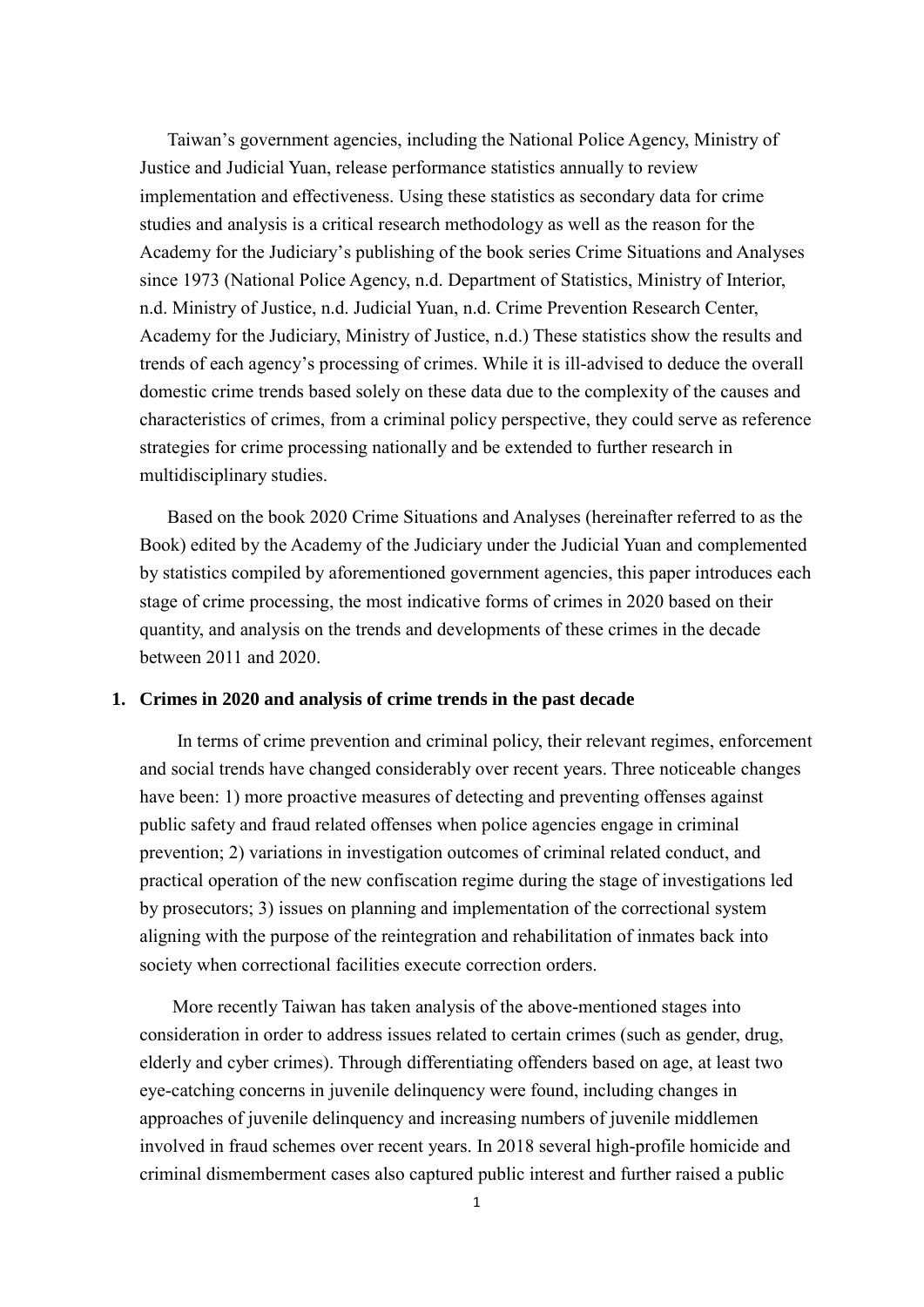debate on whether capital punishment could be an effective tool to maintain social safety. These topics are associated to various aspects of criminal issues, including system design, practical enforcement, theoretical discussions and social observations. Among other things, data-based analysis of crime and criminal law-related issues has been the critical methodology adopted by government agencies in Taiwan to better understand the crime situation and criminal justice system. To a certain extent, the accuracy of data interpretation also has an impact on crime prevention and development of criminal policy.

Based on crime statistics presented in the "2018 Crime Situations and Analyses - Crime Trend Reports", which was published by the Academy for the Judiciary, Ministry of Justice, this paper analyzes and reviews key crime problems and criminal policy issues by following the stages of criminal procedure. In the final part of this paper, we propose recommendations and envision a clearer direction on crime prevention and criminal lawrelated issues in a contemporary society where most relevant regimes and policies have undergone change.

### <span id="page-2-0"></span>**1.1. Police investigation**

The police department handled 259,713 criminal cases, amounting to 281, 811 criminal suspects in 2020. In the past decade, the total number of criminal cases dropped from 306,300 in 2014, while the total number of criminal suspects grew from 255,310 in 2013 to 291,621 in 2018 (See Chart 1-1-1 in the Book).

With regards to the number of suspects and the types of crimes, in 2020, there were 54,251 suspects for offenses against public safety, ranking the highest in quantity; followed by violations against the Narcotics Hazard Prevention Act (hereinafter drug crimes), with 48,098 suspects. Ranking third is offenses of fraudulence (33,631) and then offense of larceny (29,128). In terms of offenses against public safety, the most common form of violation was drunk-driving (48,548), and then hit-and-run (4,566). Among drug crimes, the most common was using Category Two narcotics (22,710), followed by possessing Category Two narcotics (8,399). Among offenses of larceny, the most common was non-invasive pickpocketing (10,599), followed by taking directly (8,975). In the past ten years, suspects for drunk-driving, a form of offenses against public safety, declined annually from 68,229 in 2014 to 48,548 in 2020. That number grew for hit-and-run, from 3,525 in 2014 and peaked in 2019 at 4,940. With regards to drug crimes, the number of suspects for using Category Two narcotics fluctuated between 17,523 (2014) and 28,455 (2017), while that for possessing Category Two narcotics increased annually from 4,513 in 2011, and peaked at 10,648 suspects in 2017. In terms of offenses of larceny, the number of suspects for pickpocketing wavered between 18,676 (2018) and 10,599 (2020), while taking directly - a new category since 2019 - was at 1,637 that year. As for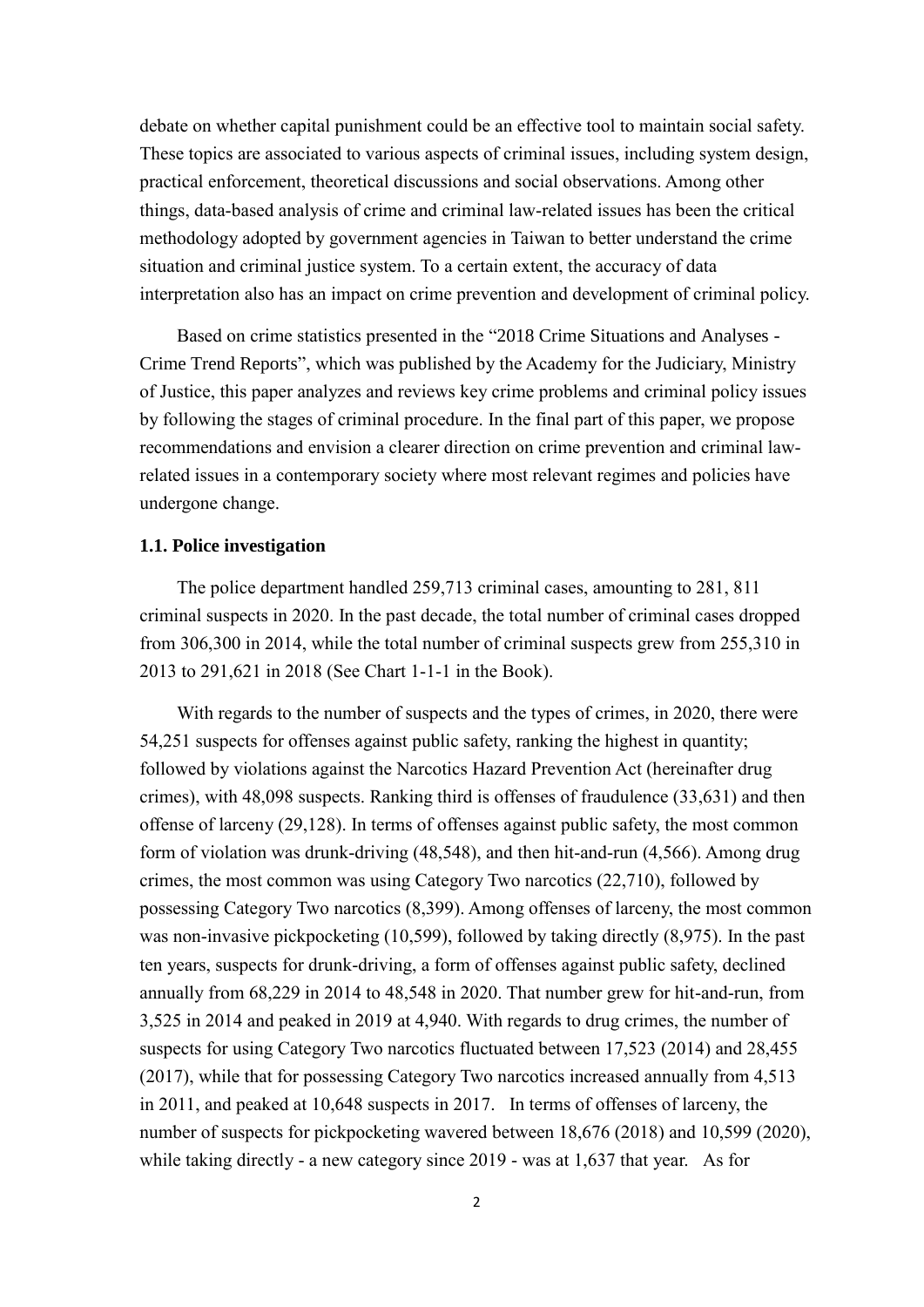offenses of fraudulence, there is yet publicly available data on the subject of criminal suspects and crime categories. The number of suspects for the crime in the past decade grew annually from 14,548 in 2013 to 33,631 in 2020 (See Figure 1 in this paper; Charts 1-2-3, 1-2-4, 1-2-7, 1-3-2 in the Book).



Figure 1. Main types of crimes in 2020 and trends in the past decade (persons)

## <span id="page-3-0"></span>**1.2. Prosecution**

In the prosecution stage, there were 484,565 criminal cases where investigations were concluded by the procuratorial body, among which 198,809 cases resulted in prosecution (including prosecution through ordinary proceeding and summary judgement), 178,628 were non-prosecution and 35,683 deferred prosecution. Calculated by number of people, in 2020, there were 619,134 people, of which 227,505 were prosecuted, 247,596 received nonprosecution and 40,084 received deferred prosecution. In the near decade, the total number of people prosecuted grew annually from 203,760 in 2012 to 239,483 in 2017, and then dropped every year to 227,505 in 2020. Prosecution rate (number of people prosecuted/number of people whose investigations were concluded) declined annually from 42.88% in 2014 to 36.75% in 2020. The number of people who received non-prosecution increased every year from 173,679 in 2013 to 247,596 in 2020. The rate of non-prosecution (number of people who received non-prosecution/number of people whose investigations were concluded) grew year by year from 34.37% in 2016 to 39.99% in 2020. The number of people who received deferred prosecution decreased annually from 51,427 in 2014 to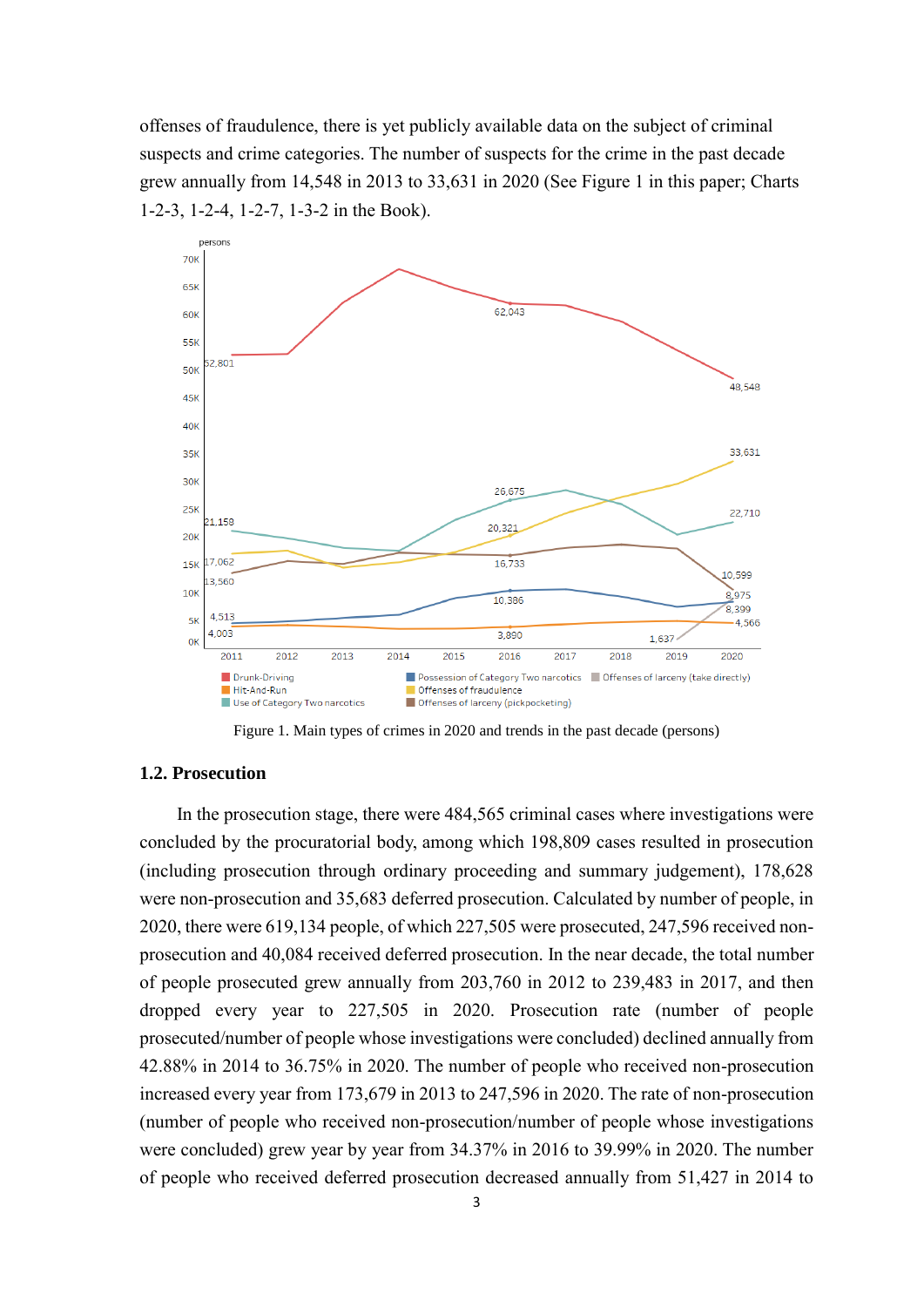40,084 in 2020. The rate of deferred prosecution (number of people who received deferred prosecution/number of people whose investigations were concluded) dropped annually from 10.06% in 2014 to 7.79% in 2016, and then from 8.01% in 2017 to 6.47% in 2020. (See Charts 2-1-7, 2-1-8, 2-1-11 in the Book).<sup>1</sup>

With regards to the number of defendants who were prosecuted or received a ruling of non-prosecution and their types of crimes, in 2020, among the 619,134 people whose cases were investigated and concluded in the prosecution stage, offenses of fraudulence top the list with 115,527 people; followed by 89,747 people for offenses of causing injury; 78,701 people for offenses against public safety; 69,751 people for drug crimes and 52,702 people for offenses of larceny. The prosecution and non-prosecution rates of these main forms have also changed in the past 10 years (Ministry of Justice, n.d. See Figures 2 to 4 in this paper; Charts 2-1-9 & 2-1-10, Charts 2-1-12 & 2-1-13 in the Book):



Figure 2. Main types of crimes of concluded investigations and prosecution rate in the past ten years

-

<sup>1</sup> It should be kept in mind that the indicators of legal statistics over the years are mainly based on prosecution and non-prosecution rate, and do not include deferred prosecution. However, to clarify the implementation and distribution of crime types of deferred prosecution in the prosecution stage, this paper includes the existing data in its analysis.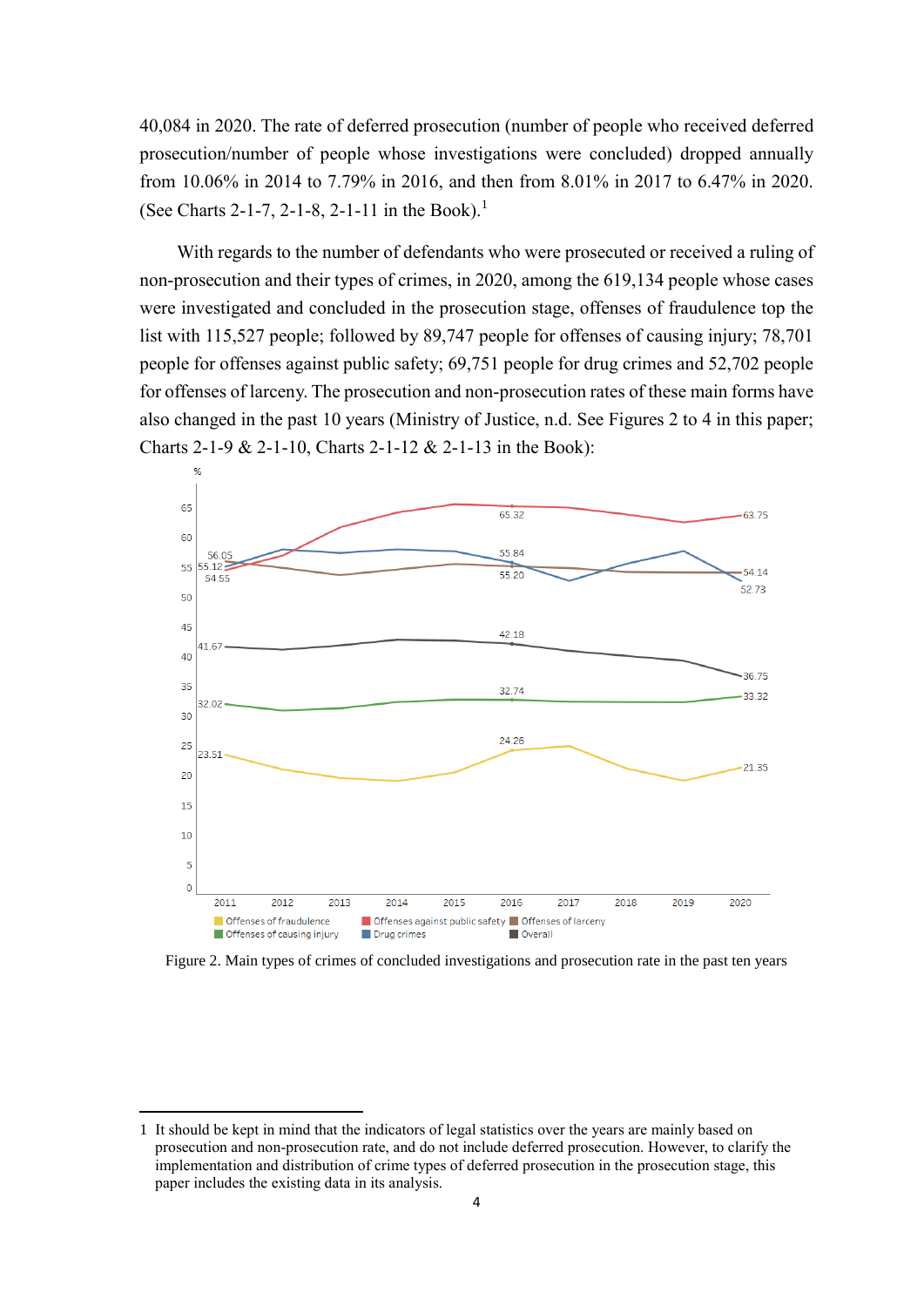

Figure 3. Main types of crimes of concluded investigations and non-prosecution rate in the past ten years



Figure 4. Main types of crimes of concluded investigations and deferred prosecution rate in the past ten years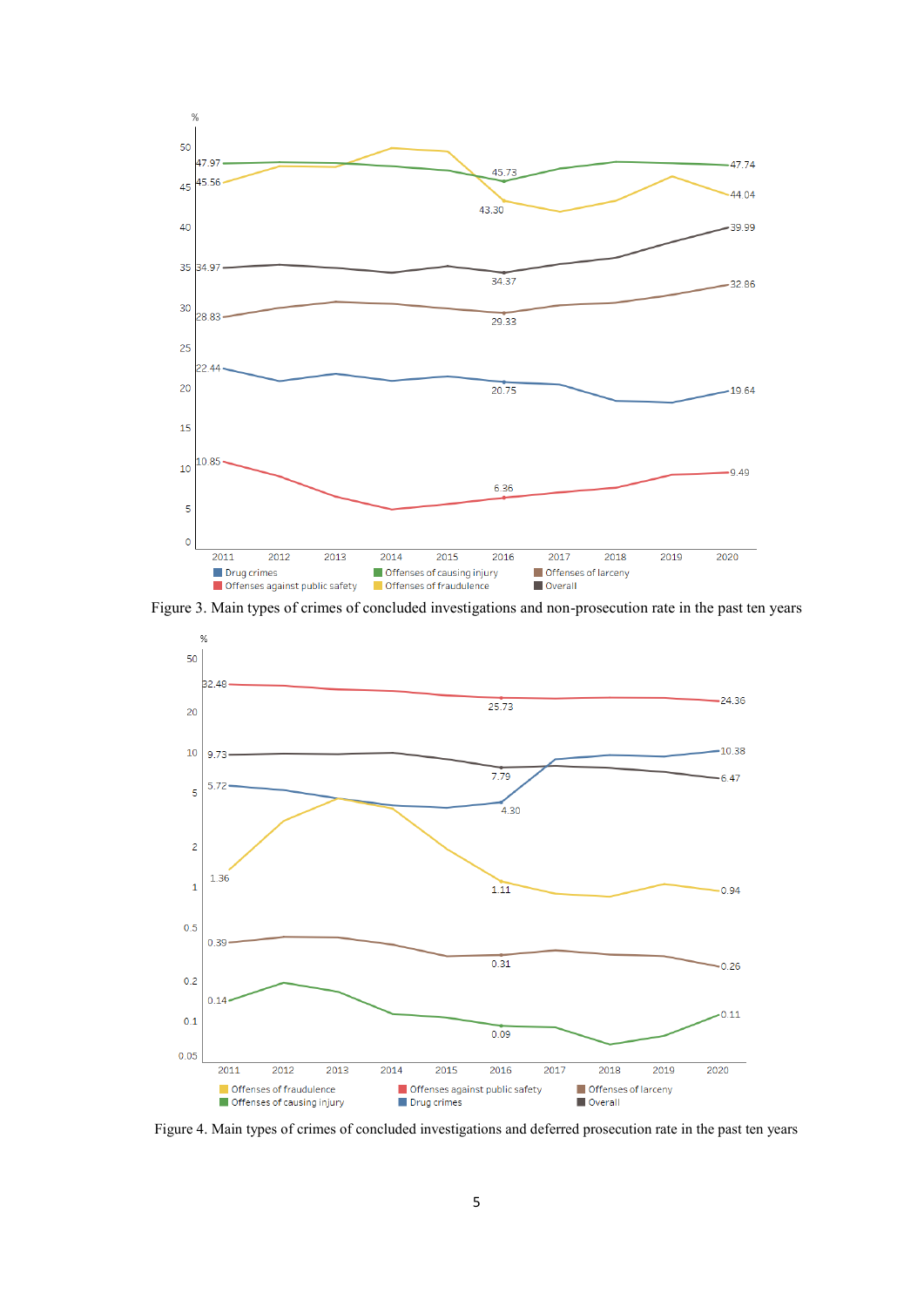### <span id="page-6-0"></span>1.2.1. Offenses of fraudulence

Among the 115,527 defendants in 2020, 24,670 were prosecuted, with a prosecution rate of 21.35%; 50,875 were not prosecuted, the non-prosecution rate being 44.04%; 1,090 received deferred prosecution, which rate was 0.94%. In the past decade, the prosecution rate fluctuated between 24.99% and 19.08%, peaking in 2016 and hitting bottom in 2013. The non-prosecution rate declined from 49.86% in 2014 to 41.95% in 2017, and then increased to 46.34% in 2019. The rate of deferred prosecution decreased annually from 4.60% in 2013, and reached the lowest in 2018 at 0.86%.

## <span id="page-6-1"></span>1.2.2. Offenses of causing injury

In 2020, among the 89,748 defendants, 29,903 were prosecuted, with a prosecution rate of 33.32%; 42,847 were not prosecuted, the non-prosecution rate being  $47.74\%$ ; 101 received deferred prosecution, which rate was 0.11%. In the past decade, the prosecution rate dropped annually from 32.77% in 2015 and reached bottom in 2019 at 32.34%. The non-prosecution rate fluctuated between  $48.15\%(2018)$  and  $45.73\%(2016)$ . The rate of deferred prosecution also seesawed between 0.20% (2012) and 0.07% (2018).

#### <span id="page-6-2"></span>1.2.3. Offenses against public safety

Among the 78,700 defendants in 2020, 50,169 were prosecuted, with a prosecution rate of 63.75%; 7,469 were not prosecuted, the non-prosecution rate being 9.49%; 19,174 received deferred prosecution, which rate was 24.36%. In the past decade, the prosecution rate increased annually from 54.55% in 2011 to 65.64% in 2015, and then dropped every year, hitting rock bottom in 2018 at 62.58%. The non-prosecution rate declined from 10.85  $\%$  in 2011 to 4.91 $\%$  in 2014, and then increased to 9.49 $\%$  in 2020. The rate of deferred prosecution decreased annually from 32.48% in 2011, and reached the lowest in 2017 at 25.45%.

## <span id="page-6-3"></span>1.2.4. Drug crimes

Among the 69,751 defendants in 2020, 36,781 were prosecuted, with a prosecution rate of 52.73%; 13,698 were not prosecuted, the non-prosecution rate being 19.64%; 7,240 received deferred prosecution, which rate was 10.38%. In the past 10 years, the prosecution rate fluctuated between 58.05% (2014) and 52.73%(2020). The non-prosecution rate decreased annually from 21.47% in 2015, and reached the lowest in 2019 at 18.20%. The rate of deferred prosecution decreased annually from 5.72% in 2011 to 3.91% in 2015, and peaked in 2018 at 9.64%.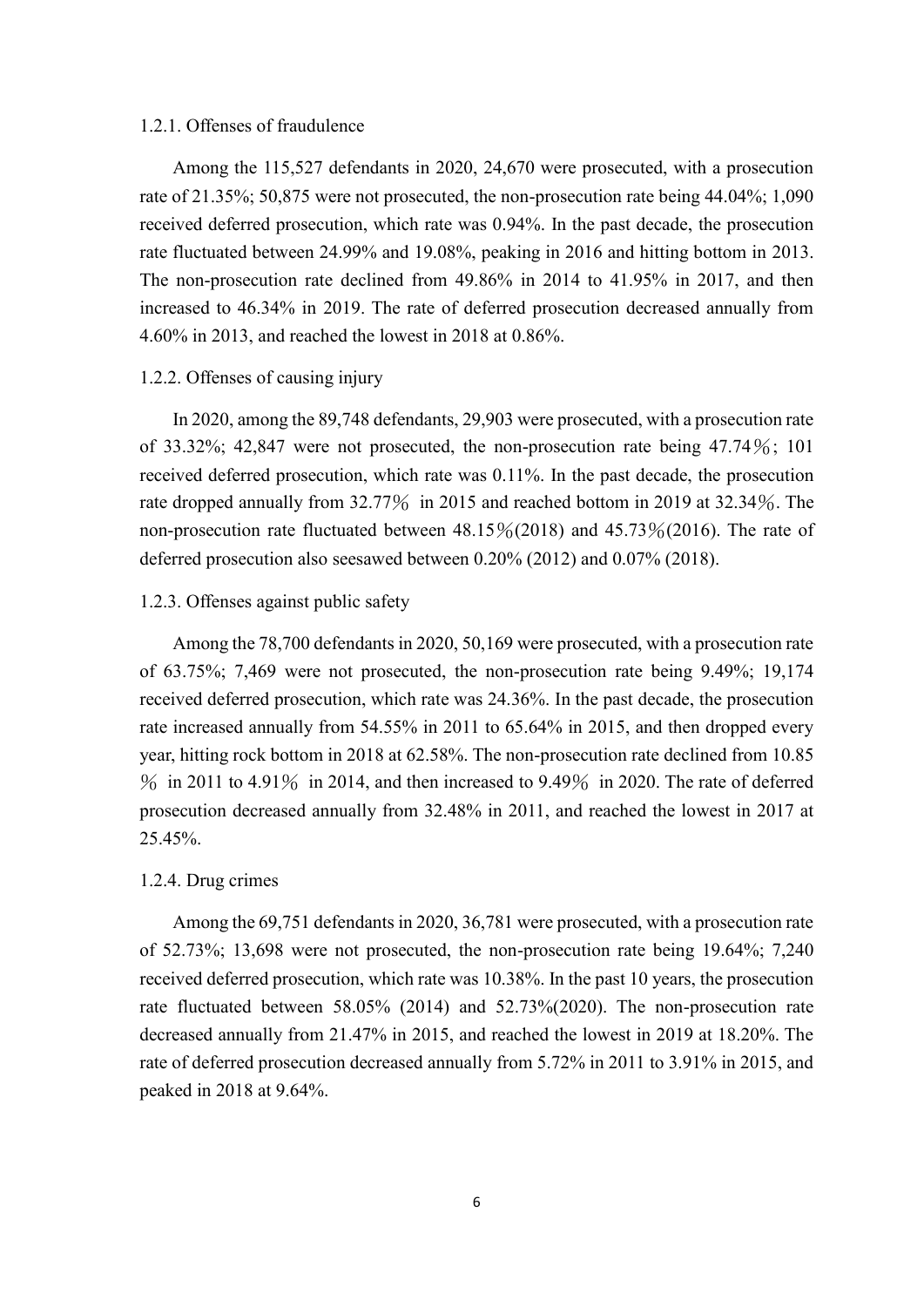## <span id="page-7-0"></span>1.2.5. Offense of larceny

Among the 52,703 defendants in 2020, 28,532 were prosecuted, with a prosecution rate of 54.14%; 17,318 were not prosecuted, the non-prosecution rate being 32.86%; 1,361 received deferred prosecution, which rate was 0.%. In the past 10 years, the prosecution rate decreased annually from 55.61% in 2015 to 54.14% in 2020. The non-prosecution rate rose on a yearly basis from 29.33% in 2016 to 32.86% in 2020. The rate of deferred prosecution fluctuated between 0.43% (2012 and 2013) and 0.26% (2020).

## <span id="page-7-1"></span>**1.3. Verdict**

In 2020, 205,995 people entered the court trial stage from the prosecution stage and received a verdict. Among them, 177,687 were convicted, 6,883 acquitted. The conviction rate (conviction/(conviction+acquittal)\*100%) was 96.27%. In the past ten years, the conviction rate fluctuated between 96.74% (2014) and 95.09% (2011) (Chart 2-2-10 in the Book). Of all convictions in 2020, the majority were offenses against public safety (50,438), followed by drug crimes (33,031), offense of larceny (21,852) and offenses of fraudulence (15,815). In the past decade, the number of people convicted of offenses against public safety decreased annually from 61,387 in 2017 to 50,438 in 2020; that of drug crimes fluctuated between 44,541(2018) and 33,031 (2020); offense of larceny also saw fluctuation between 21,852(2020) and 18,900 (2016); offenses of fraudulence seesawed between 15,815 (2020) and 7,520 (2014) (Chart 2-2-3 in the Book).

# <span id="page-7-2"></span>**1.4. Correction**

Those who are found guilty by the court and enter the prisons of various places to execute their sentences are the inmates. In 2020, there were 32,547 new prisoners serving sentences. In the former half of the past decade, that number fluctuated between 36,478 (2011) and 33,949(2015), and in the latter, decreased from 36,294 in 2017 to 32,547 in 2020. In 2020, among the inmates, the majority of crimes committed was inability to drive safely (8,038), followed by drug use (6,083), larceny (4,058), and offenses of fraudulence (3,262). In the past ten years, the number of inmates convicted of inability to drive safely increased year by year from 5,020 in 2011 to 9,631 in 2014, then decreased annually to 9,032 in 2017, and once again dropped yearly from 9,165 in 2018 to 8,038 in 2020. As for crimes of drug use, initially,that number decreased annually from 8,917 in 2011 to 7,083 in 2014, then increased year by year to 9,425 in 2017, followed by an annual decline to 6,083 in 2020. Offenses of larceny dropped every year from 6,067 in 2011 to 4,167 in 2016, and then again from 4,387 in 2018 to 4,058 in 2020. With regards to offenses of fraudulence, that number reduced year by year from 2,825 in 2011 to 1,617 in 2015, but upticked annually to reach 3,262 in 2020 (Academy for the Judiciary, Ministry of Justice, 2016. Figure 5 in this paper; Charts 2-4-2, 2-4-6 in the Book).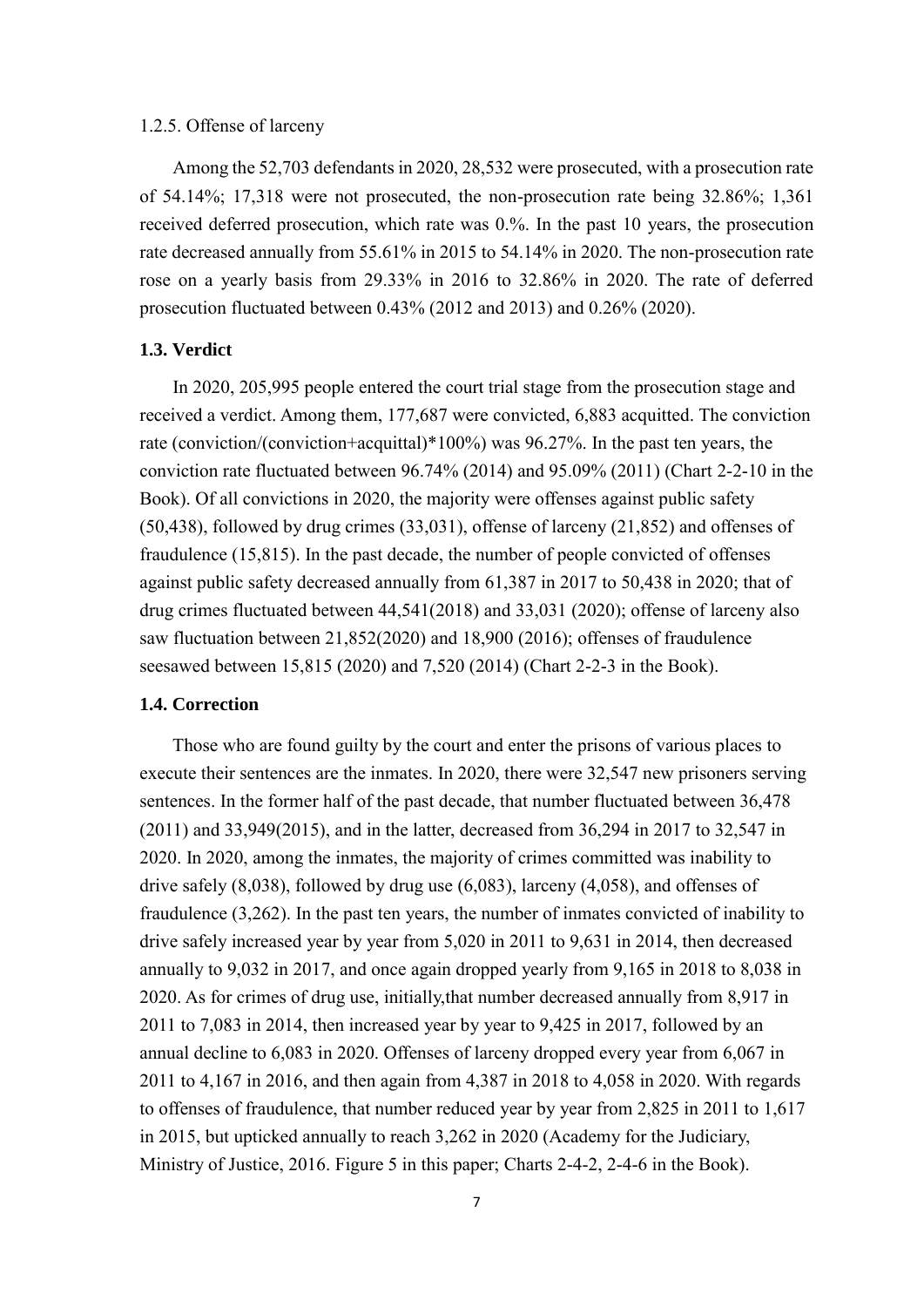

Figure 5. Main types of crimes of new inmates in 2020 and trend in past ten years (persons)

Once a prisoner is treated by a correctional facility and reaches the stage of release, government agencies classify prisoners into two categories - those whose completed prison sentence and those released on parole - and record acts of reoffending accordingly. Starting 2020, the statistical definition of reoffending adheres to that provided in the Ministry of Justice's annual statistical report, which is a prisoner who commits another offense within two years after being released from custody, and is either prosecuted and convicted or received a ruling of deferred prosecution or non-prosecution (Ministry of Justice, 2020).

On the premise that, in principle, criminal cases will go through the prosecution stage, despite not necessarily being opened by police agencies, it could be closer to reality if the cases of reoffending were defined by prisoners reentering the prosecution stage. However, this also means that some cases of reoffending might not be collected in time to enter the database due to the prosecution's timeline for investigation. Therefore, even though reoffending statistics under the prior definition are available from 2016 to 2020, taking into account the aforementioned risk of having some cases excluded from the database, data between 2016 and 2018 is perhaps the more appropriate for further observation. Between 2016 and 2018, the reoffending rate of prisoners within two years after completion of sentence was between 44.33%(2016) and 39.03%(2018), which was higher than that of those released on parole in the same period: between 34.48%(2016)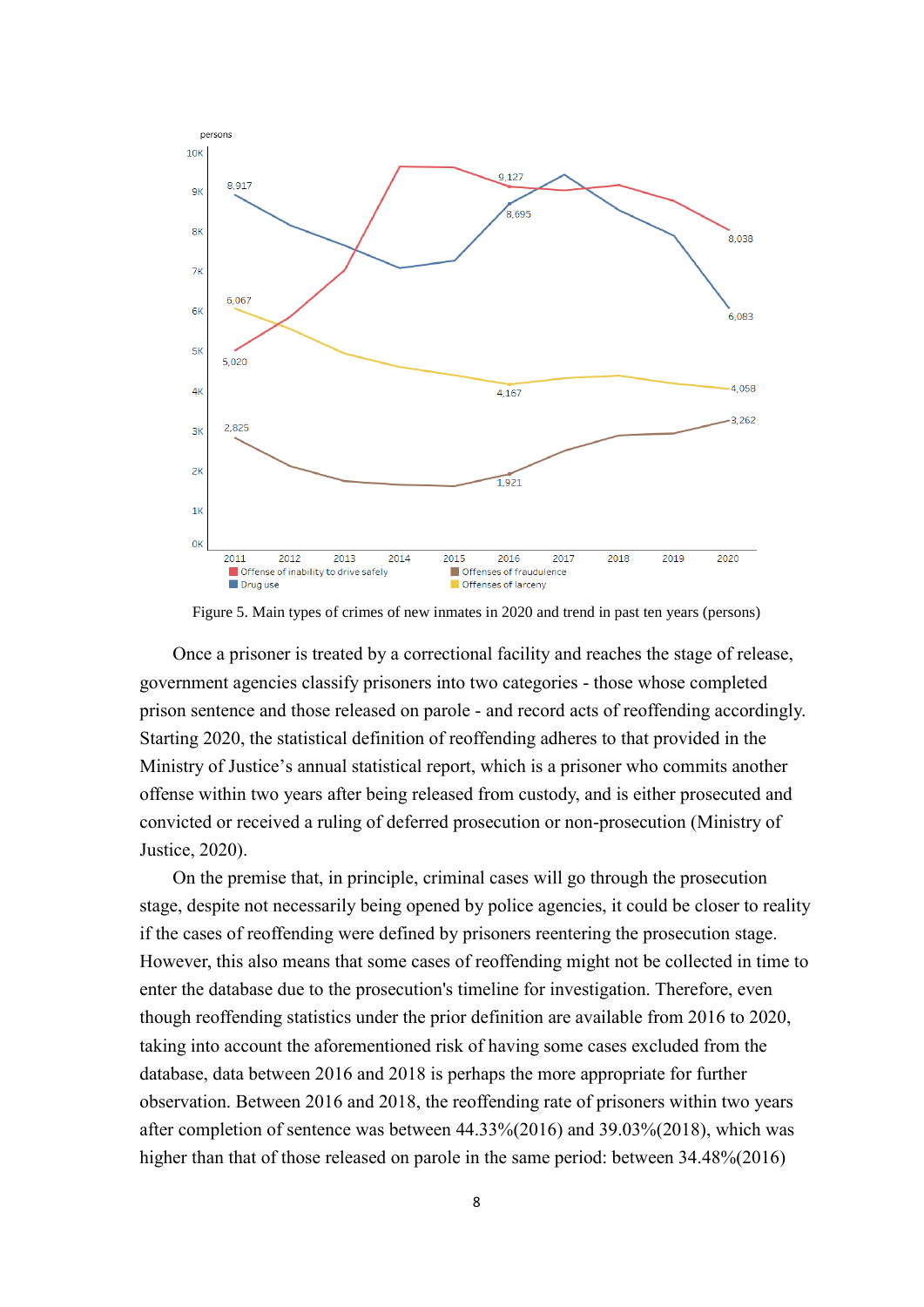and 33.69%(2018). Among those released after completion of sentence, between 2016 and 2018, the highest reoffending rate was within six months after release, ranging between 17.61%(2018) and 16.67%(2016). As for those released on parole, between 2016 and 2017, the most acts of reoffending occurred after one year and within two years of release, respectively 14.20% and 12.72%; in 2018, reoffending rate was at its highest after six months and within one year of release, at 12.29% (Chart 2-4-11 in the Book).

## <span id="page-9-0"></span>**1.5. Community treatment**

-

Criminal punishment includes treatment within as well as outside the institution, the latter being community treatment. Community treatment in Taiwan includes voluntary service, addiction treatment and necessary orders, which are requested or ordered by prosecutors or the court after a ruling of deferred prosecution or probation; as well as imprisonment, short-term imprisonment or fine that is convertible to voluntary service; plus protective measures during parole or probation.<sup>2</sup> Government agencies compile statistics annually on the implementation and revocation of such community treatments. The methodology used in the compilation of these data fails to monitor the results of each individual undergoing community treatment year by year, therefore it would be unfitting to infer the effectiveness of these community treatments each year based simply on these data. However, it can still be used for long-term trend analysis.<sup>3</sup>

First of all, with regards to the conditions for voluntary service, addiction treatment and necessary orders under probation and/or deferred prosecution, government agencies combine the latter two categories for statistical purposes:

1.5.1. In the 25,521 cases of conditional deferred prosecution in 2020, there were 1,040 cases of voluntary service, of which 874 were completed, 125 not completed; additionally, there were 24,481 of addiction treatment and necessary orders, of which 18,711 were completed, 5,320 not completed. In the past decade, the estimated completion rate of voluntary service (hereinafter completion rate; calculation equation: number of completed cases/total number of closed cases in the same category) was at its peak in 2012 at 87.48%, while hitting bottom in 2016 at 75.35%. The estimated condition incompletion rate (hereinafter incompletion

<sup>2</sup> The definition of voluntary service is provided in Article 74, Para. 2, Item 5 of the Criminal Code and Article 253-2, Para. 1, Item 5 of the Code of Criminal Procedure. Addiction treatment is regulated by Item 6 of the aforementioned article; while necessary orders are provided by in Items 7 & 8 of the aforementioned article. See requirements for converted community service in Articles 41 & 42-1 of the Criminal Code. See provisions for protective measures in Article 93 of the Criminal Code.

<sup>3</sup> This inference method is based on Japan's Ministry of Justice's 2020 Official Crime Report. For defendants suspected of violating the Stimulant Control Act, the report took the total number of people whose probation was revoked under that law and divided it by the total number of people who received probation under the law in the same year. The ratio of the total number of people on probation was used statistically to infer and explain the situations of probation revocation.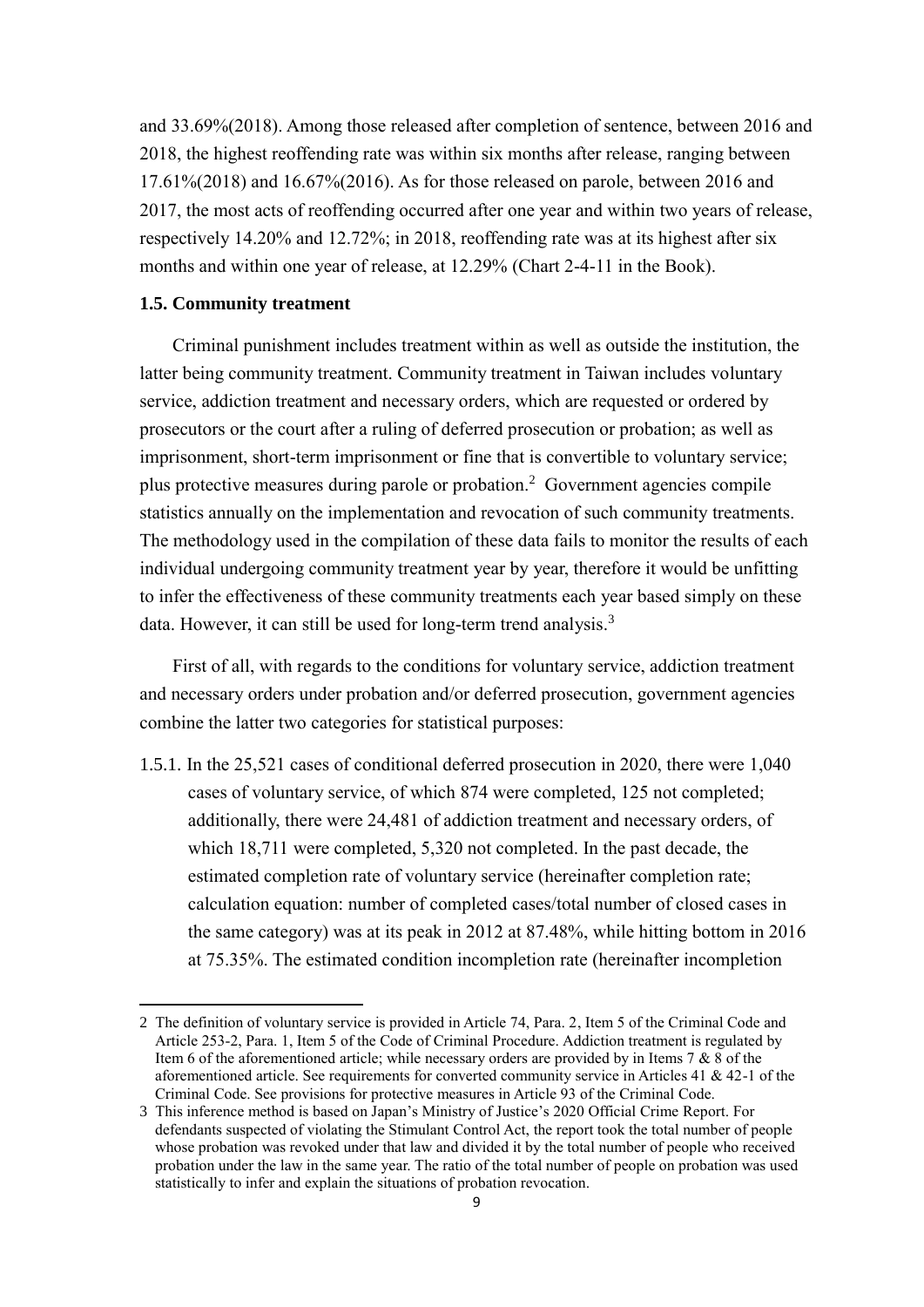rate; calculation equation: number of completed cases/total number of closed cases in the same category) was the highest in 2018, at 14.79%; and the lowest in 2012 at 8.04%. The completion rate of addiction treatment and necessary orders was the highest in 2011 at 85.78%; the lowest at 70.72% in 2018. The incompletion rate for the two combined peaked in 2018 at 28.01%, and reached the lowest point in 2011 at 12.41% (Ministry of Justice, n.d. See Chart 2-4-18)

1.5.2. Of the 5,912 cases of conditional probation in 2020, there were 2,485 cases of voluntary service, of which 1,997 were completed, 360 were not. Additionally, there were 3,427 cases of addiction treatment and necessary orders, of which 3,128 were completed, 190 were not. In the past ten years, the highest rate of completion of voluntary service occurred in 2012 at 86.79%, the lowest in 2020 at 80.36%. The incompletion rate was at its peak in 2019 at 14.53%, the lowest was 8.89% in 2012. The highest completion rate of addiction treatment and necessary orders occurred in 2019 at 93.69%, the lowest in 2016 at 87.56%. The incompletion rate of that was highest in 2011 at 8.45%, and the lowest in 2019 at 4.26% (Ministry of Justice, n.d. Chart 2-4-17 in the Book).

In terms of convertible voluntary service, of the 11,346 cases in 2020, there were 8,440 cases of fix-imprisonment, among which 6,362 cases were complete (75.38%), 1,660 incomplete (19.67%). There were 1,532 cases of imprisonment, of which 1,215 cases were complete (79.31%), 278 were incomplete (18.15%). As for fine, there were 1,374 cases in total, of which 1,141 were complete (83.04%), 191 were incomplete (13.90%). However, between 2011 and 2019, fix-imprisonment converted voluntary service saw the highest rate of completion in 2011 at 48.61%, lowest in 2019 at 42.15%; incompletion rate at the highest in 2019 at 53.43%, and the lowest in 2012 at 45.61%. In terms of detention converted community service, the highest rate of completion occurred in 2011 at 58.91%, the lowest in 2016 at 40.28%; incompletion was at its highest in 2018 at 55.99%, and the lowest in 2011 at 38.23%. As for fine converted voluntary service, the completion rate grew steadily year by year from 46.32% in 2016 to 55.78% in 2019. The incompletion rate was at 47.98% in 2014 and continued to drop to 40.86% in 2019. The completion rate of all forms of convertible voluntary service grew dramatically in 2020, while the incompletion rate dropped drastically. This was because competent authorities's change of policy: the act of applying for completion of fines was switched from the "incomplete" classification to "complete" (Ministry of Justice, n.d. Chart 2-4-20 in the Book).

Finally, in terms of protective measures during parole and/or probation, of the 12,312 cases of parole with protective measures, 8,408 were complete, while 1,174 were incomplete. In the past ten years, the completion rate declined year by year from 78.57%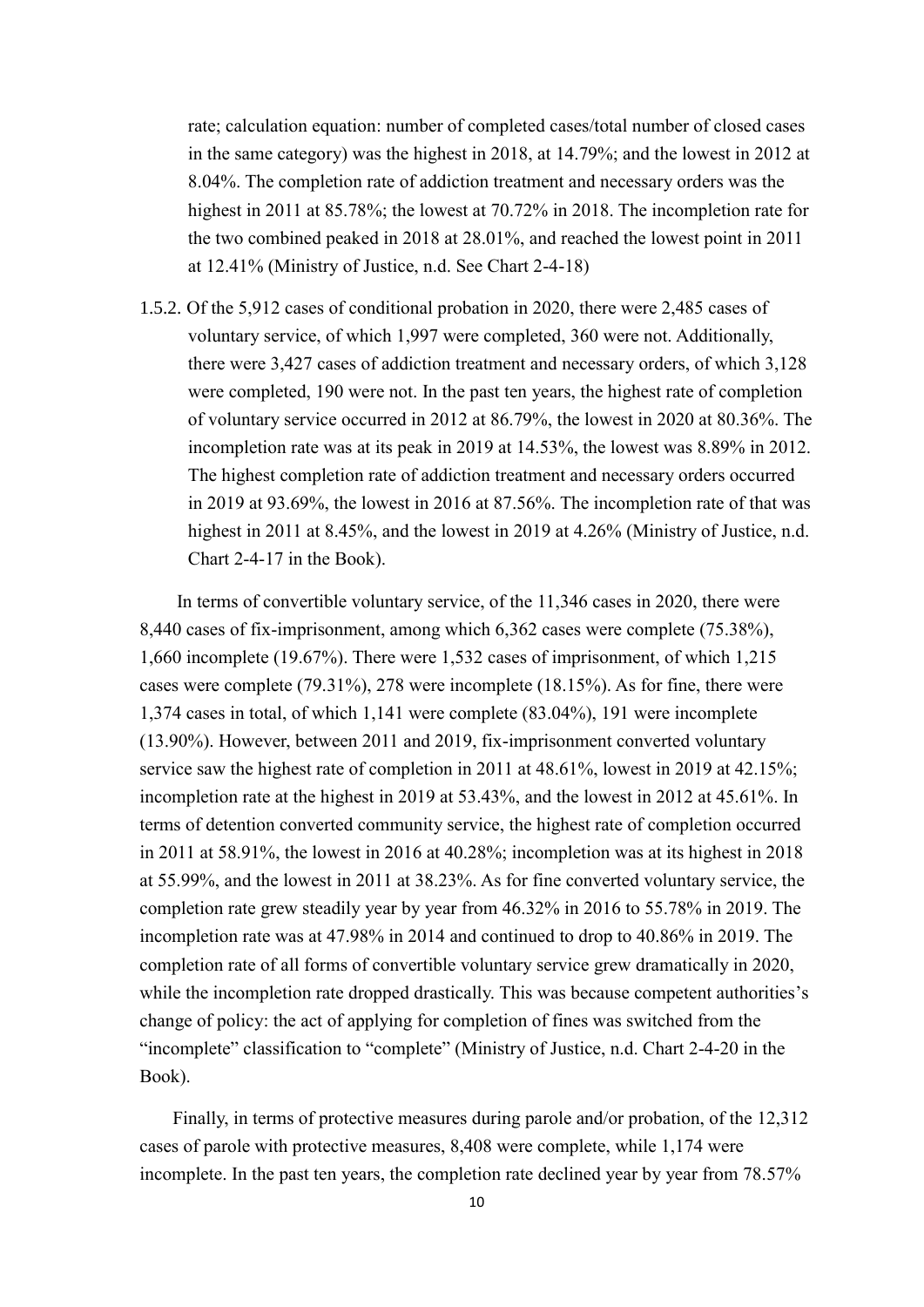in 2021 to 65.21% in 2016 and then climbed back up annually to 69.11% in 2019. As for incompletion rate, it increased steadily year by year from 11.95% in 2011 to 17.42% in 2015, and then dropped annually to 9.54% in 2020. Of the 5,051 cases of probation with protective measures in 2020, there were 4,060 complete cases and 631 incomplete cases. In the past decade, the completion rate was at its highest in 2019 at 82.89%, and at its lowest in 2016 at 70.94%. As for incompletion rate, it peaked in 2011 at 14.48% and then hit bottom in 2019 at 11.15% (Ministry of Justice, n.d. Chart 2-4-15 in the Book).

#### <span id="page-11-0"></span>**2. Conclusion**

Built upon the foundation of the book *2020 Crime Situations and Analyses* and utilizing crime data compiled by the government, this paper presents the main forms of crimes of 2020 at multiple stages of criminal processing and the trend analysis of the past decade. It also shows the post-correction reoffending rates in the same timeframe and the implementation of community treatment. The following are key observations for future related academic and policy research as well as significant conclusions for further indepth probes:

## <span id="page-11-1"></span>**2.1. Police investigation**

Overall criminal cases declined annually between 2013 and 2018, while the number of crime suspects grew year by year. The crime types and forms of behavior of criminal suspects in 2020 were mainly drunk driving and hit-and-run under the offenses against public safety category; use and possession of Category Two narcotics under drug crimes; offenses of fraudulence; and offenses of larceny, including pickpocketing and taking directly. Among them, regarding offenses against public safety, drunk driving decreased year by year between 2014 and 2019, while the number of hit-and-runs increased. The number of offenses of possession of Category Two narcotics increased annually from 2011 to 2017; the number of fraud crimes also grew on a yearly basis between 2013 and 2020.

## <span id="page-11-2"></span>**2.2. Prosecution**

Between 2017 and 2020, both the number and the rate of prosecution and deferred prosecution declined year by year, while that of non-prosecution grew. In 2020, the most common types of crimes of investigation concluded were offenses of fraudulence, offenses of causing injury, offenses against public safety, drug crimes, and offenses of larceny. Among them, the non-prosecution rate for offenses of fraudulence decreased between 2014 and 2017, and then increased till 2019. With regards to offenses against public safety, the prosecution rate grew from 2011 to 2015 and then dropped till 2019; the non-prosecution rate declined between 2011 and 2014 and then rose till 2020; as for the rate of deferred prosecution, it went downhill since 2011. Regarding drug crimes, the non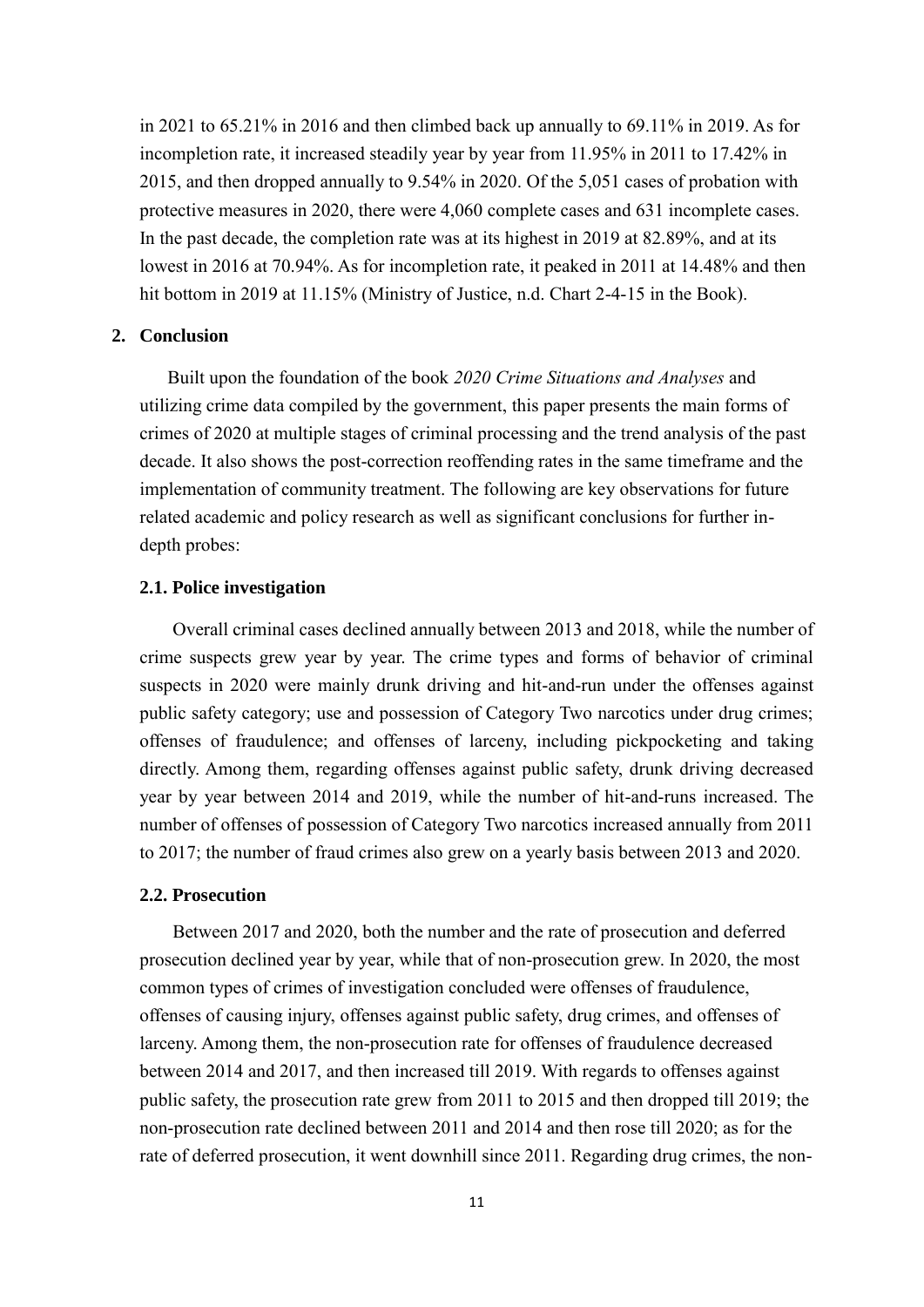prosecution rate declined between 2015 and 2019, while the deferred prosecution rate decreased annually from 2011 and then climbed back up starting 2015. In terms of larceny, its non-prosecution rate grew annually between 2016 and 2020.

## <span id="page-12-0"></span>**2.3. Verdict**

In the past ten years, conviction rate maintained between 95.00% and 97.00%. The main types of crimes convicted in 2020 were offenses against public safety, drug crimes, offenses of larceny and offenses of fraudulence. Among them, the number of people convicted of offenses against public safety decreased since 2017.

# <span id="page-12-1"></span>**2.4. Correction**

The number of new inmates decreased year by year between 2017 and 2020. The types of crimes new inmates committed were mainly crimes of inability to drive safely, crimes of drug use, offenses of larceny and offenses of fraudulence. Among them, the number of people imprisoned for crimes of inability to drive safely grew from 2011 to 2014 and then declined till 2020. Those imprisoned for crimes of drug use increased between 2014 and 2017 and then decreased till 2020. Meanwhile, between 2011 and 2020, the number of people imprisoned for offenses of larceny dropped on a yearly basis except for 2017. The number of people imprisoned for offenses of fraudulence declined before 2015 and then climbed.

Between 2016 and 2018, the reoffending rate within two years of release was higher for those who completed their sentence than those released on parole. For those who completed their sentence, the reoffending rate was highest within six months of release. Between 2016 and 2017, those out on parole were more likely to reoffend between one to two years after their release; while in 2018, it was more likely to happen between six months to one year after release.

#### <span id="page-12-2"></span>**2.5. Community treatment**

Between 2011 and 2020, the estimated completion rate of conditional deferred prosecution and conditional probation, regardless of the condition - be it voluntary service, addiction treatment or necessary orders - was dramatically higher than the incompletion rate. At the same time, the completion rate for protective measures with parole and/or probation was much higher than the incompletion rate. Between 2011 and 2019, the completion rates of imprisonment, short-term imprisonment and fine converted voluntary service were all slightly higher than incompletion rates. In 2020, while the completion rate was higher than the incompletion rate by a large margin, it was mainly affected by the competent authority's policy change: the act of applying for completion of fines was switched from the "incomplete" classification to "complete".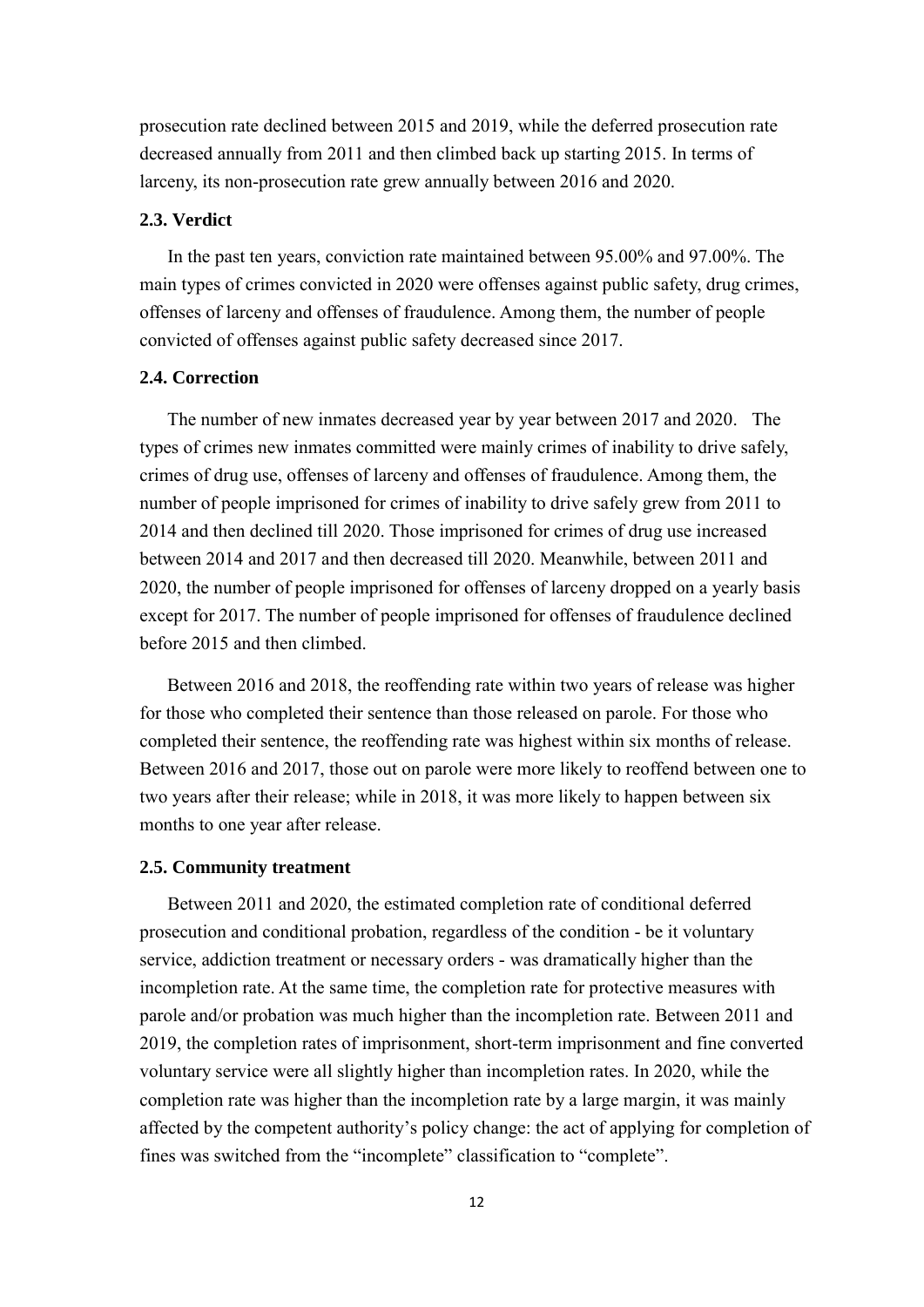## <span id="page-13-0"></span>**3. References**

# <span id="page-13-1"></span>**3.1. Books**

Academy for the Judiciary, Ministry of Justice (2021). Republic of China 2020 Crime Situations and Analyses-2020 Crime Trend Key Report. <https://www.cprc.moj.gov.tw/1563/1590/1592/Lpsimplelist>

Academy for the Judiciary, Ministry of Justice (2016). Republic of China 2015 Crime Situations and Analyses-2015 Crime Trend Key Report. <https://www.cprc.moj.gov.tw/1563/1590/1592/5155/post>

## <span id="page-13-2"></span>**3.2. Papers**

I-Chia Tsai & Yung-Ta Wu (2020). Crime Situations and Analyses in Recent 10 Years - Changes in Criminal Jurisprudence and Policies in 2019. *Criminal policy and crime prevention research*, 26, 1-64. [http://doi.org/10.6460/CPCP.202012\\_\(26\).01](http://doi.org/10.6460/CPCP.202012_(26).01)

## <span id="page-13-3"></span>**3.3. Online resources**

- Department of Statistics, Ministry of Interior (n.d.) Statistics Inquiry Network. <https://statis.moi.gov.tw/micst/stmain.jsp?sys=100> (Last visited: Sept. 8, 2021)
- Ministry of Justice (n.d.) 2020 Official crime report [http://hakusyo1.moj.go.jp/jp/67/nfm/n67\\_2\\_7\\_4\\_3\\_2.html](http://hakusyo1.moj.go.jp/jp/67/nfm/n67_2_7_4_3_2.html) (Last visited: Sept. 9, 2021)
- Crime Prevention Research Database, Academy for the Judiciary, (n.d.) Crime Situations and Analyses in Taiwan<https://www.cprc.moj.gov.tw/1563/1590/1592/Lpsimplelist> (Last visited: Sept. 8, 2021)
- Judicial Yuan (n.d.) Annual statistics report. [https://www.judicial.gov.tw/tw/np-1260-](https://www.judicial.gov.tw/tw/np-1260-1.html) [1.html](https://www.judicial.gov.tw/tw/np-1260-1.html) (Last visited: Sept. 8, 2021)
- Ministry of Justice (n.d.) District Attorney's Office, number of closed adult probation cases<https://www.rjsd.moj.gov.tw/RJSDWeb/inquiry/InquireAdvance.aspx> (Last visited: Sept. 9, 2021)
- Ministry of Justice (n.d.) District Attorney's Office, number of people (including gender) of closed investigations (Unit: person) <https://www.rjsd.moj.gov.tw/RJSDWeb/inquiry/InquireAdvance.aspx> (Last visited: Oct. 4, 2021)
- Ministry of Justice (n.d.) Legal affairs statistics.<https://www.rjsd.moj.gov.tw/rjsdweb/> (Last visited: Sept. 8, 2021)